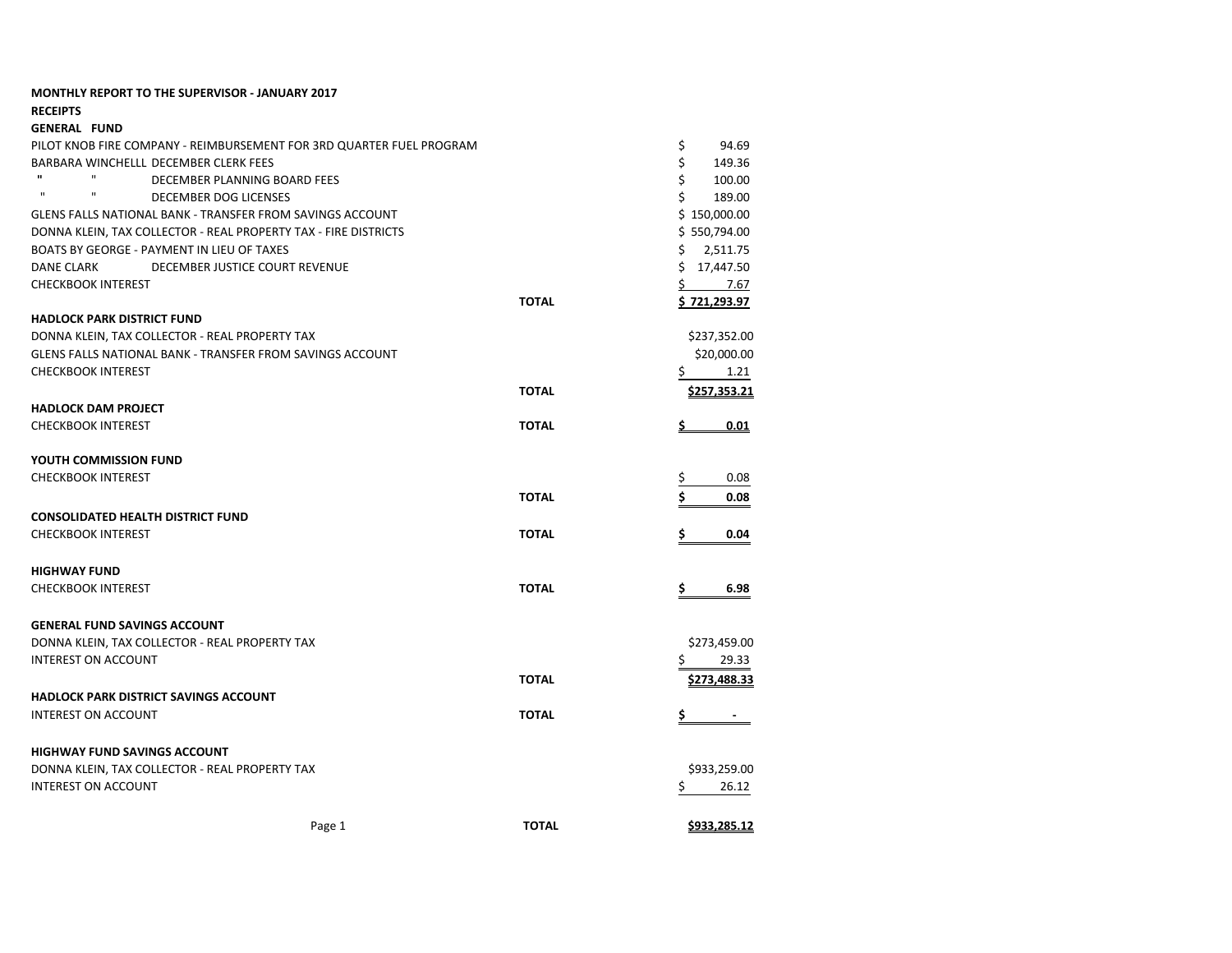| <b>LOSAP SAVINGS ACCOUNT</b>               |                 |                                |                         |                      |
|--------------------------------------------|-----------------|--------------------------------|-------------------------|----------------------|
| <b>INTEREST ON ACCOUNT</b>                 |                 | <b>TOTAL</b>                   | \$<br>0.60              |                      |
| MEDICAL REIMBURSEMENT ACCOUNT              |                 |                                |                         |                      |
| <b>INTEREST ON ACCOUNT</b>                 |                 |                                | \$<br>0.01              |                      |
| TRANSFERS FROM HIGHWAY/GENERAL FUNDS       |                 |                                | \$<br>1,169.78          |                      |
|                                            |                 | <b>TOTAL</b>                   | 1,169.79                |                      |
| <b>TRUST &amp; AGENCY FUND</b>             | <b>HIGHWAY</b>  | <b>GENERAL</b>                 |                         |                      |
| <b>NYS RETIREMENT</b>                      | \$<br>767.41    | \$<br>533.30                   |                         |                      |
| <b>HEALTH &amp; DENTAL INSURANCE</b>       | \$10,724.26     | \$<br>1,112.78                 |                         |                      |
| STATE TAX                                  | 1,667.53<br>\$. | \$<br>514.65                   |                         |                      |
| <b>FEDERAL TAX</b>                         | \$<br>4,175.00  | \$<br>1,242.00                 |                         |                      |
| <b>FICA</b>                                | \$<br>5,160.68  | \$<br>2,424.20                 |                         |                      |
| DEFFERED COMPENSATION                      | \$<br>193.66    | \$                             |                         |                      |
| <b>CHILD SUPPORT</b>                       | \$<br>1,592.00  | \$<br>$\overline{\phantom{a}}$ |                         |                      |
| <b>CREDIT UNION</b>                        | Ś<br>848.80     | \$<br>1,028.00                 |                         |                      |
| AFLAC                                      | 94.12           | \$<br>64.80                    |                         |                      |
| <b>TOTALS</b>                              | \$25,223.46     | Ś<br>6,919.73                  |                         |                      |
|                                            | <b>INTEREST</b> | \$<br>0.24 TOTAL               | 32,143.43<br>S.         |                      |
| <b>DISBURSEMENTS</b>                       |                 |                                |                         |                      |
| <b>GENERAL FUND</b>                        |                 |                                | <b>HIGHWAY FUND-T/W</b> |                      |
| STATE COMPTROLLER - DECEMBER JUSTICE COURT |                 | \$<br>9,507.50                 | ABSTRACT                | \$17,800.75          |
| <b>PAYROLL</b>                             |                 | \$<br>15,898.73                | <b>HEALTH INSURANCE</b> | \$<br>11,093.14      |
| <b>TOWN SHARE FICA</b>                     |                 | \$<br>1,212.10                 | <b>PAYROLL</b>          | \$<br>34,260.95      |
| <b>TOWN BOARD EXPENSE</b>                  |                 | \$<br>66.00<br>\$<br>172.99    | <b>TOWN SHARE FICA</b>  | 2,580.34<br>\$<br>\$ |
| <b>JUSTICE COURT EXPENSE</b>               |                 |                                | EQUIPMENT PURCHASE      | 32,400.00            |
| <b>SUPERVISORS EXPENSE</b>                 |                 | Ś<br>59.97                     |                         | \$<br>98,135.18      |
| <b>TAX COLLECTOR EXPENSE</b>               |                 | \$<br>315.78                   | <b>HIGHWAY FUND-O/V</b> |                      |
| <b>ASSESSORS EXPENSE</b>                   |                 | \$<br>2,366.00                 | <b>ABSTRACT</b>         | \$                   |
| <b>TOWN CLERKS EXPENSE</b>                 |                 | \$<br>57.94                    |                         |                      |
| <b>ENGINEER EXPENSE</b>                    |                 | \$<br>4,313.73                 | <b>TOTAL HIGHWAY</b>    | 98,135.18<br>S.      |
| UNALLOCATED INSURANCE                      |                 | \$<br>222.38                   |                         |                      |
| <b>TRAFFIC CONTROL</b>                     |                 | \$<br>126.50                   |                         |                      |
| MUNICIPAL ASSOCIATION DUES                 |                 | \$<br>1,000.00                 |                         |                      |
| <b>ATTORNEY EXPENSE</b>                    |                 | \$<br>3,855.00                 |                         |                      |
| <b>BUILDINGS EXPENSE</b>                   |                 | \$<br>3,354.86                 |                         |                      |
| <b>CENTRAL COMMUNICATIONS</b>              |                 | Ś<br>444.17                    |                         |                      |
| AMBULANCE CONTRACT                         |                 | \$139,301.00                   |                         |                      |
| FIRE PROTECTION CONTRACTS                  |                 | 340,084.00<br>S.               |                         |                      |
| <b>DISABILITY INSURANCE</b>                |                 | 200.40<br>Ś                    |                         |                      |
| DOG CONTROL EXPENSE                        |                 | \$<br>240.48                   |                         |                      |
| <b>AUDITOR</b>                             | Page 2          | \$<br>3,000.00                 |                         |                      |

| <b>HIGHWAY FUND-T/W</b>   |    |           |
|---------------------------|----|-----------|
| ABSTRACT                  | Ś  | 17,800.75 |
| <b>HEALTH INSURANCE</b>   | Ś  | 11,093.14 |
| PAYROLL                   | Ś  | 34,260.95 |
| <b>TOWN SHARE FICA</b>    | Ś  | 2,580.34  |
| <b>EQUIPMENT PURCHASE</b> | \$ | 32,400.00 |
|                           | \$ | 98,135.18 |
| <b>HIGHWAY FUND-O/V</b>   |    |           |
| ABSTRACT                  | Ś  |           |
|                           |    |           |
|                           |    |           |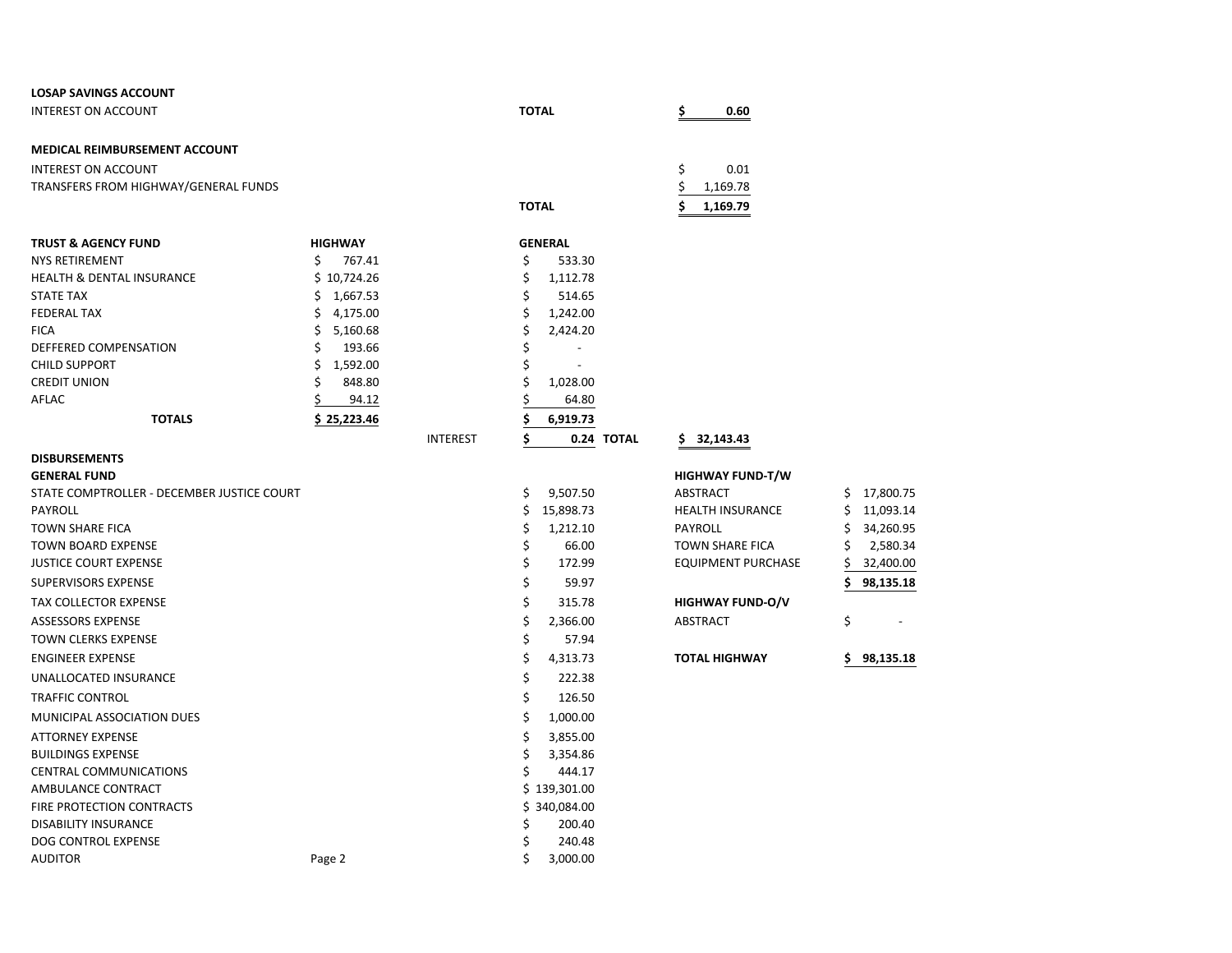| <b>CENTRAL MAILINGS</b>                             |        |              | \$<br>1,185.04 | <b>TRUST &amp; AGENCY FUND</b> |               |
|-----------------------------------------------------|--------|--------------|----------------|--------------------------------|---------------|
| <b>ADULT RECREATION</b>                             |        |              | 2,000.00       | <b>FICA</b>                    | 7,584.88<br>S |
| SAFETY INSPECTION EXPENSE                           |        |              | 78.66          | <b>STATE TAX</b>               | 2,182.18      |
| <b>FIRE COMPANY - FUEL</b>                          |        |              | 101.32         | <b>FEDERAL TAX</b>             | 5,417.00      |
| <b>HIGHWAY SUPERINTENDENT EXPENSE</b>               |        |              | 150.00         | <b>HEALTH INSURANCE</b>        | 11,837.04     |
| <b>STREET LIGHTS</b>                                |        |              | 240.39         | <b>CREDIT UNION</b>            | 1,876.80<br>Ş |
| <b>BEACH EXPENSE</b>                                |        |              |                | <b>CHILD SUPPORT</b>           | 1,592.00<br>S |
| PLANNING BOARD EXPENSE                              |        |              | 125.00         | AFLAC                          | 158.92        |
| <b>HEALTH INSURANCE</b>                             |        |              | 1,966.94       | RETIREMENT                     | 1,300.71      |
|                                                     |        | <b>TOTAL</b> | \$531,646.88   | DEFFERRED COMP.                | 193.66        |
|                                                     |        |              |                |                                | 32,143.19     |
| <b>HADLOCK PARK DISTRICT</b>                        |        |              |                |                                |               |
| ABSTRACT                                            |        | <b>TOTAL</b> | 12,028.11      |                                |               |
| <b>HADLOCK DAM PROJECT</b>                          |        | <b>TOTAL</b> |                |                                |               |
| YOUTH COMMISSION FUND                               |        | <b>TOTAL</b> |                |                                |               |
| <b>CONSOLIDATED HEALTH</b>                          |        | <b>TOTAL</b> |                |                                |               |
| <b>GENERAL FUND SAVINGS ACCOUNT</b>                 |        |              |                |                                |               |
| TRANSFER TO CHECKING ACCOUNT                        |        | <b>TOTAL</b> | \$150,000.00   |                                |               |
| HADLOCK PARK DISTRICT SAVINGS ACCOUNT               |        |              |                |                                |               |
| TRANSFER TO CHECKING ACCOUNT                        |        | <b>TOTAL</b> | 20,000.00      |                                |               |
| <b>HIGHWAY FUND SAVINGS ACCOUNT</b>                 |        | <b>TOTAL</b> | \$0.00         |                                |               |
| <b>LOSAP SAVINGS ACCOUNT</b>                        |        |              |                |                                |               |
| TRANSFER TO GENERAL FUND FOR WFA LOSAP CONTRIBUTION |        | <b>TOTAL</b> | 7,200.00       |                                |               |
| <b>MEDICAL REIMBURSEMENT ACCOUNT</b>                |        |              |                |                                |               |
| AC TRANSFER TO MVP SELECT                           | Page 3 | <b>TOTAL</b> | \$1,169.78     |                                |               |

|       |                |                                | 32,143.19       |
|-------|----------------|--------------------------------|-----------------|
| ΤΟΤΑL | \$531,646.88   | DEFFERRED COMP.                | 193.66          |
|       | 1,966.94       | RETIREMENT                     | \$<br>1,300.71  |
|       | \$<br>125.00   | AFLAC                          | \$<br>158.92    |
|       | \$             | <b>CHILD SUPPORT</b>           | \$<br>1,592.00  |
|       | \$<br>240.39   | <b>CREDIT UNION</b>            | \$<br>1,876.80  |
|       | \$<br>150.00   | <b>HEALTH INSURANCE</b>        | \$<br>11,837.04 |
|       | \$<br>101.32   | <b>FEDERAL TAX</b>             | \$<br>5,417.00  |
|       | \$<br>78.66    | <b>STATE TAX</b>               | \$<br>2,182.18  |
|       | \$<br>2,000.00 | <b>FICA</b>                    | \$<br>7,584.88  |
|       | \$<br>1,185.04 | <b>TRUST &amp; AGENCY FUND</b> |                 |
|       |                |                                |                 |